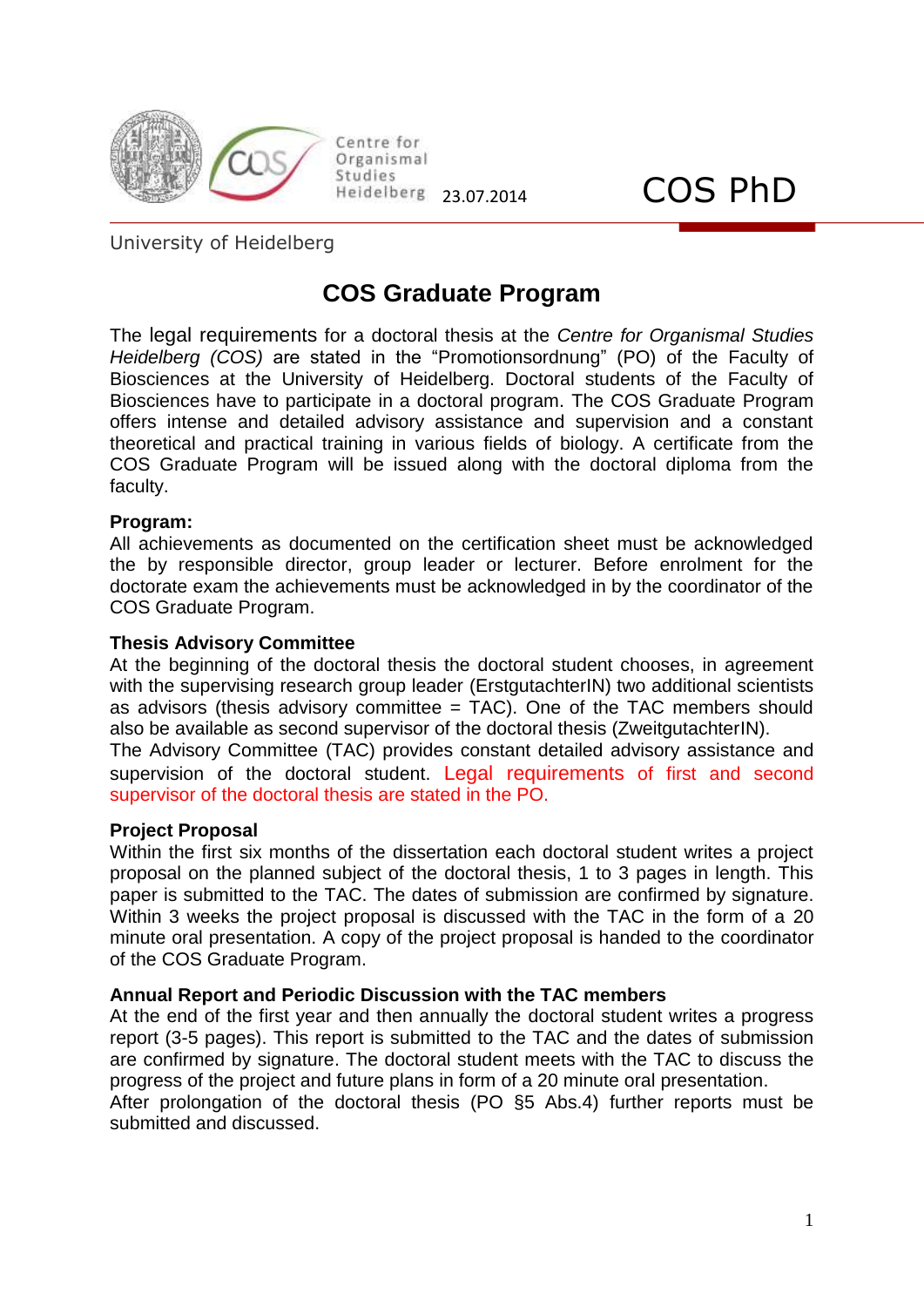The program listed below is mandatory for students participating in the COS Graduate Program. A total of 15 credit points (CP), according to the European Credit Transfer System (ECTS) is mandatory.

### **Regular attendance of**

### • the COS Seminar or equivalent PhD seminar **1.5 CP**

All doctoral students attend a COS Seminar and at least once during the time of dissertation present his/her own project and current results within this seminar.

### • the COS Lectures or equivalent guest speaker lectures 1.5 CP

**T**he doctoral students participate in at least six guest speaker seminars per academic year (at the COS or other institutions). They record the titles of the seminars, the names of the speakers and the dates the seminars were given on, and hand in the list when getting registered for the doctorate examination. The contents of the lectures are part of the examination.

### **the weekly internal research group seminars** 0.5 CP

The doctoral students participate in the weekly internal seminars of his/her research group and present and discuss his/her results at least once a year.

#### • the internal research group journal club 0.5 CP

The doctoral students visit a literature seminar (journal club) and present a current publication once a year.

**soft skill training (Scientific writing/presentation/ project management)**

1 CP

### **The doctoral students participate**

- **at least once in an international scientific meeting and present their research results (poster or oral)** 1 CP
- **in a yearly graduate retreat and on this occasion present their research results at least once such as a poster and once such as an oral presentation.** 1 CP

**Doctoral students perform at least two weeks of his/her scientific research in an internationally recognized research group outside the COS during the second or third year of the doctoral thesis.** The second or third year of the doctoral thesis.

After consultation with the supervisor PhD students attend the following events: **Regular attendance of** 

### **a lecture (Zyklusvorlesung)** 2 CP

In the first year of the doctoral thesis the PhD student attends a lecture thematically related to the subject of the thesis. Exam is mandatory. (e.g., lecture Frontiers I&II or Molecular Biology and Biotechnology; go to LSF for further options)

and

### **three-day lab rotation** 2 CP

In the first year of the doctoral thesis 2 three-day lab rotations in different COS departments or other research groups at the Heidelberg Campus are mandatory.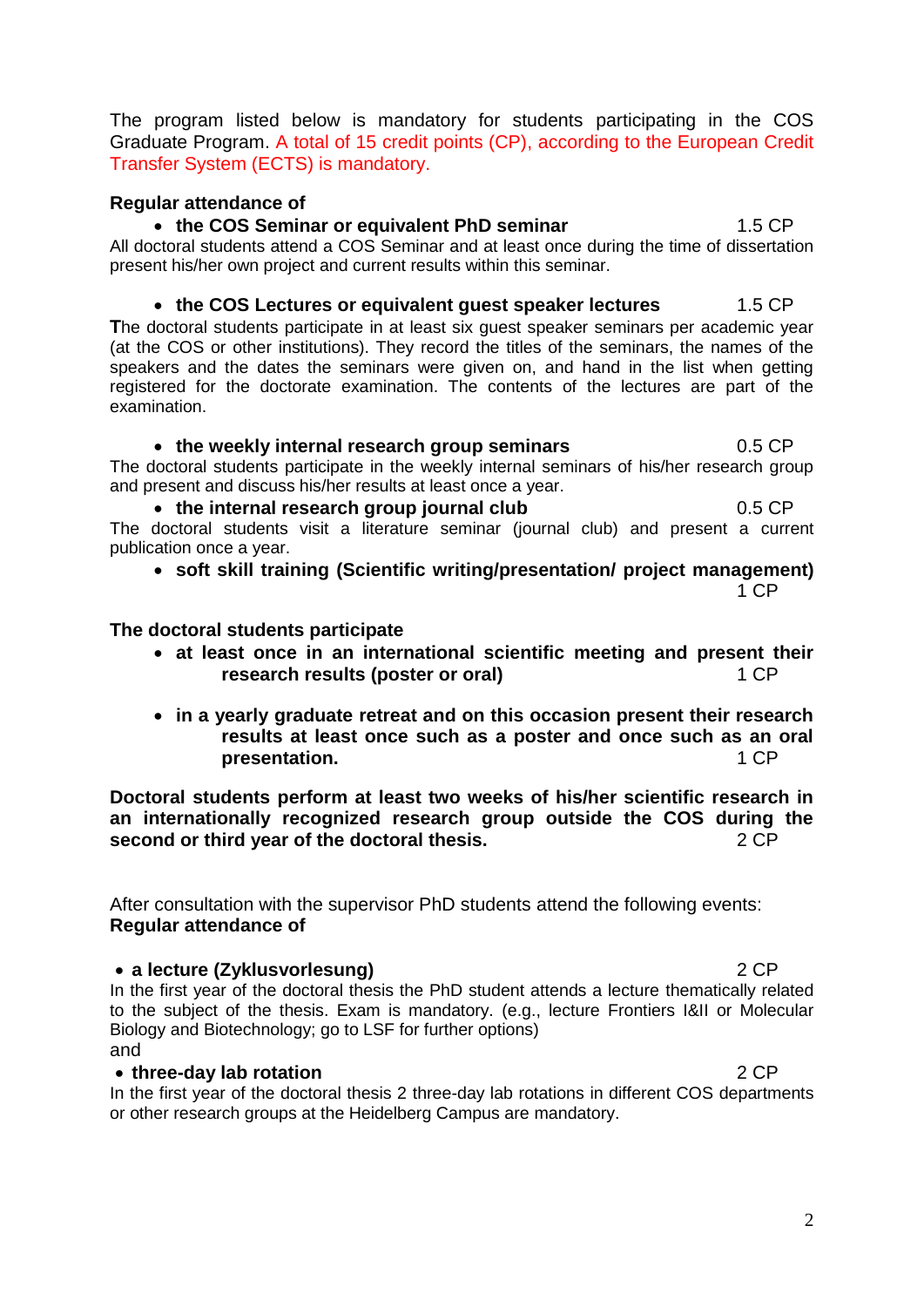### **Further credits:**

|           | • Summer school with poster or oral presentation            | $1.0$ CP |
|-----------|-------------------------------------------------------------|----------|
| $\bullet$ | Invited presentation                                        | 1.0 CP   |
|           | • First authorship                                          | 2.0 CP   |
|           | • Co-authorship                                             | 1.0 CP   |
|           | Patent                                                      | $2.0$ CP |
|           | • Organization of a scientific meeting, retreat or workshop | 1.0 CP   |
|           | PhD speaker                                                 | 1.0 CP   |
|           | • Awards: poster prize or best oral presentation            | $0.5$ CP |
|           |                                                             |          |

Heidelberg, COS board of directors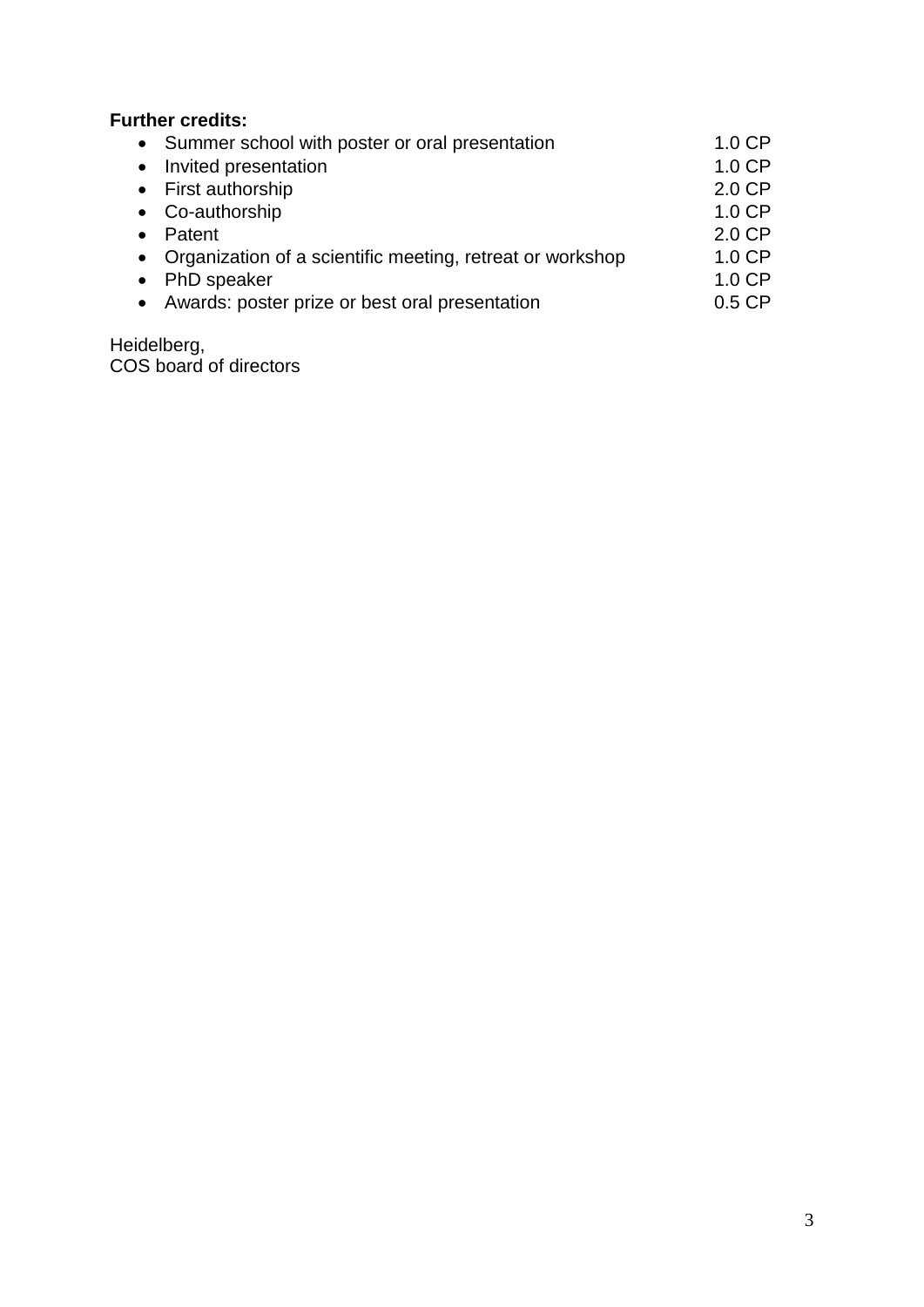



| Please file the completed form with the COS PhD office INF 360 within two<br>weeks after enrollment at the Faculty of Biosciences. |                                        |  |  |
|------------------------------------------------------------------------------------------------------------------------------------|----------------------------------------|--|--|
| <b>DATE OF REGISTRATION</b>                                                                                                        | mm/dd/yy, receipt stamp COS PhD OFFICE |  |  |
| <b>PhD student information:</b>                                                                                                    |                                        |  |  |
|                                                                                                                                    |                                        |  |  |
| Date of birth:                                                                                                                     |                                        |  |  |
|                                                                                                                                    |                                        |  |  |
| Email address:                                                                                                                     |                                        |  |  |
| Phone:                                                                                                                             |                                        |  |  |
| Home address:                                                                                                                      |                                        |  |  |
|                                                                                                                                    |                                        |  |  |
| <b>Primary Supervisor information:</b>                                                                                             |                                        |  |  |
| Name:                                                                                                                              |                                        |  |  |

Academic appointment (Prof., Group Leader, etc.): ………………………………………………………………………………

Email address: …………………………………………………………….…………………

Department and Institution name:

……………………………………………………………………………….…………………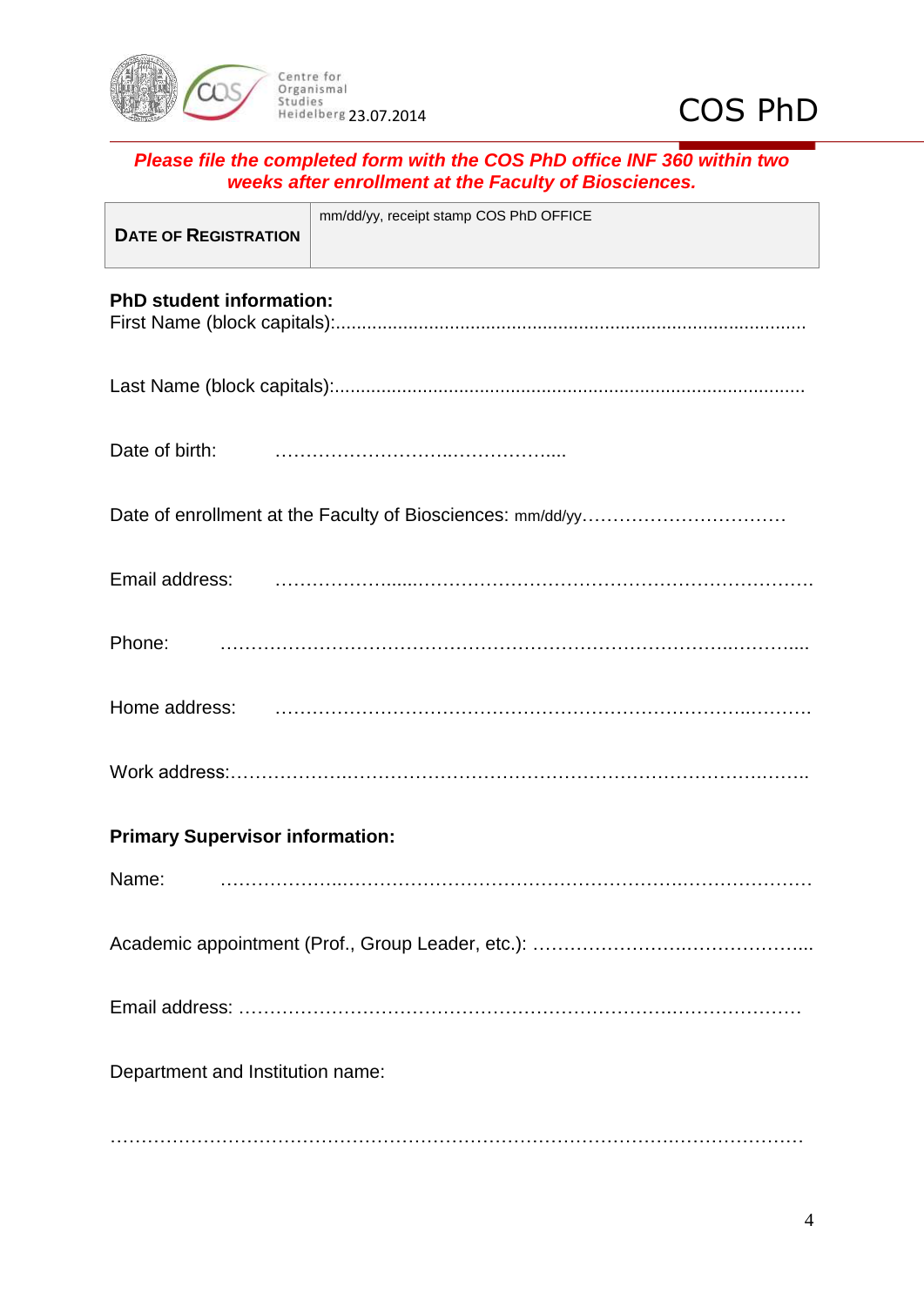



*Please file the completed form with the COS PhD office INF 360 within two weeks after enrollment at the Faculty of Biosciences.*

……………………………….. …………………………………………. *Name of PhD student Signature of PhD student*

### *THESIS ADVISORY COMMITTEE*

|                                          | Title, full name                            |
|------------------------------------------|---------------------------------------------|
|                                          | Signature                                   |
|                                          | Title, full name                            |
|                                          | Signature                                   |
| Third TAC member:                        |                                             |
|                                          | Title, full name                            |
|                                          | Signature                                   |
|                                          | <b>COS PhD SEMINAR</b>                      |
| I will attend the following PhD Seminar: |                                             |
|                                          | <b>COS PhD Seminar</b>                      |
|                                          | Systematic Approaches in Organismal Biology |
|                                          | <b>IZN Seminar</b>                          |
|                                          | Joint COS/ZMBH PhD Seminar                  |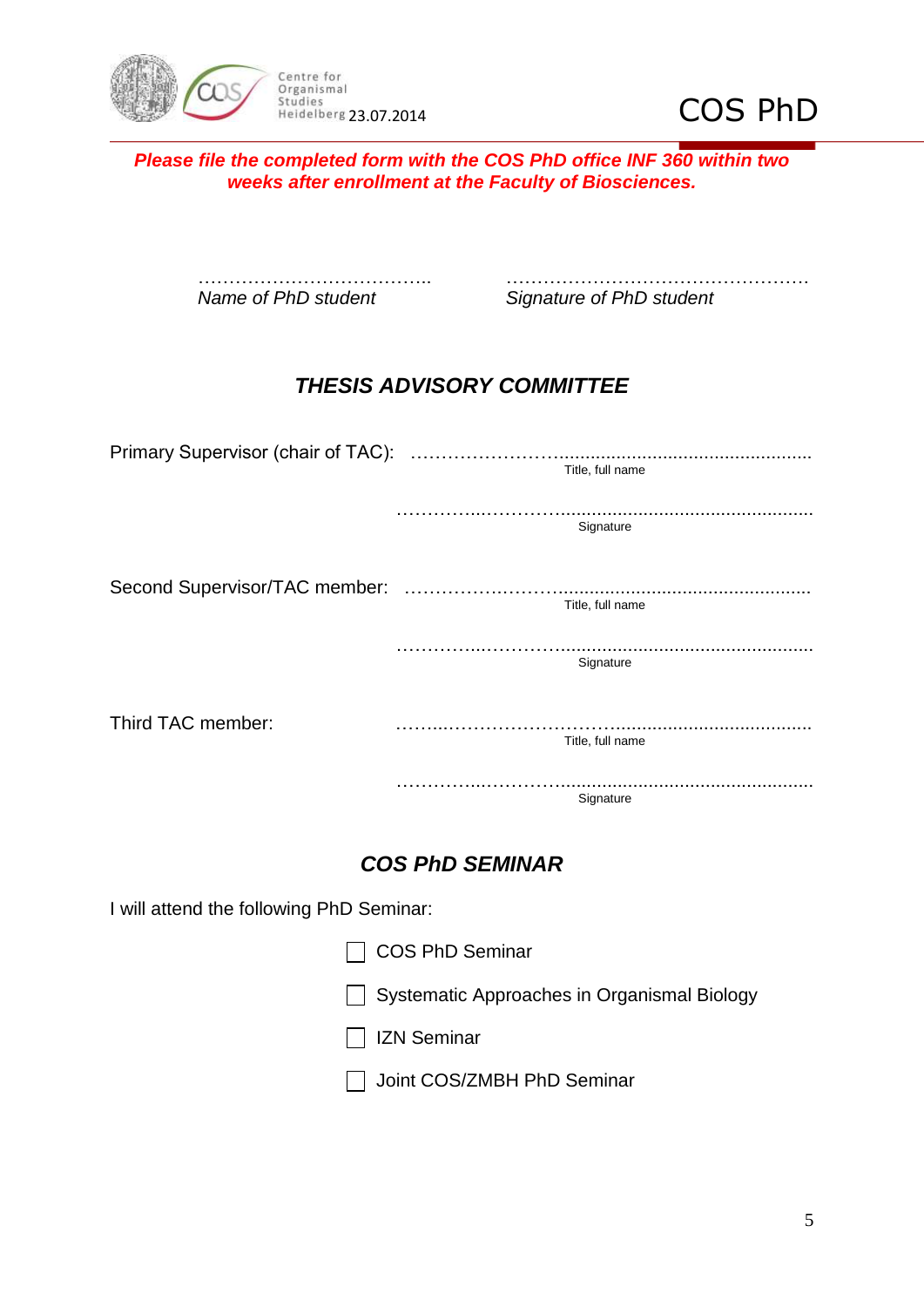

### **TAC MEETINGS**

**TAC meetings have to be documented according to the TAC REPORT AND REVIEW FORM.** [http://www.cos.uni-heidelberg.de/data/phdprog/download/COS\\_HBIGS\\_Form\\_TAC.pdf](http://www.cos.uni-heidelberg.de/data/phdprog/download/COS_HBIGS_Form_TAC.pdf)

Within 2 days after the TAC meeting file a copy of your written *Project Proposal/Report* and the completed *TAC Report and Review* form with the PhD office INF360, Room 112

| Date of submission of the Project Proposal                                            |  | <b>Signatures TAC</b> |  |
|---------------------------------------------------------------------------------------|--|-----------------------|--|
|                                                                                       |  |                       |  |
|                                                                                       |  |                       |  |
|                                                                                       |  |                       |  |
| Date of the discussion of the Project Proposal                                        |  | <b>Signatures TAC</b> |  |
|                                                                                       |  |                       |  |
|                                                                                       |  |                       |  |
|                                                                                       |  |                       |  |
| Date of the submission of Project Proposal<br>and TAC report at the PhD office INF360 |  | Signature PhD office  |  |
|                                                                                       |  |                       |  |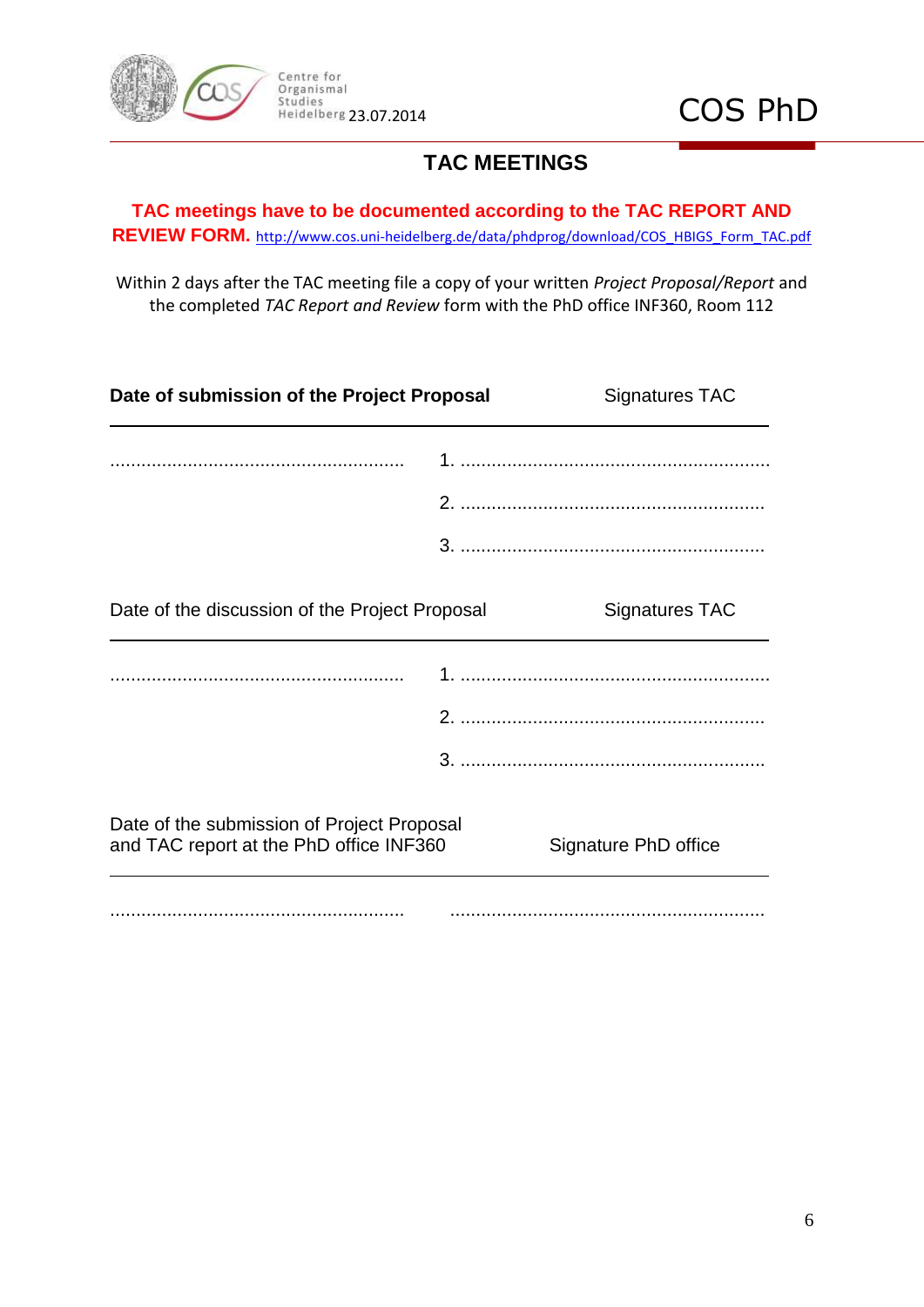



| Date of submission of the first Project Report  | <b>Signatures TAC</b> |
|-------------------------------------------------|-----------------------|
|                                                 |                       |
|                                                 |                       |
| Date of the periodic discussion with the TAC    | <b>Signatures TAC</b> |
|                                                 |                       |
|                                                 |                       |
| Date of the submission of the first Project     | Signature PhD office  |
| and TAC report at the PhD office INF360         |                       |
| Date of submission of the second Project Report | <b>Signatures TAC</b> |
|                                                 |                       |
|                                                 |                       |
| Date of the periodic discussion with the TAC    | <b>Signatures TAC</b> |
|                                                 |                       |
|                                                 |                       |
| Date of the submission of the second Project    |                       |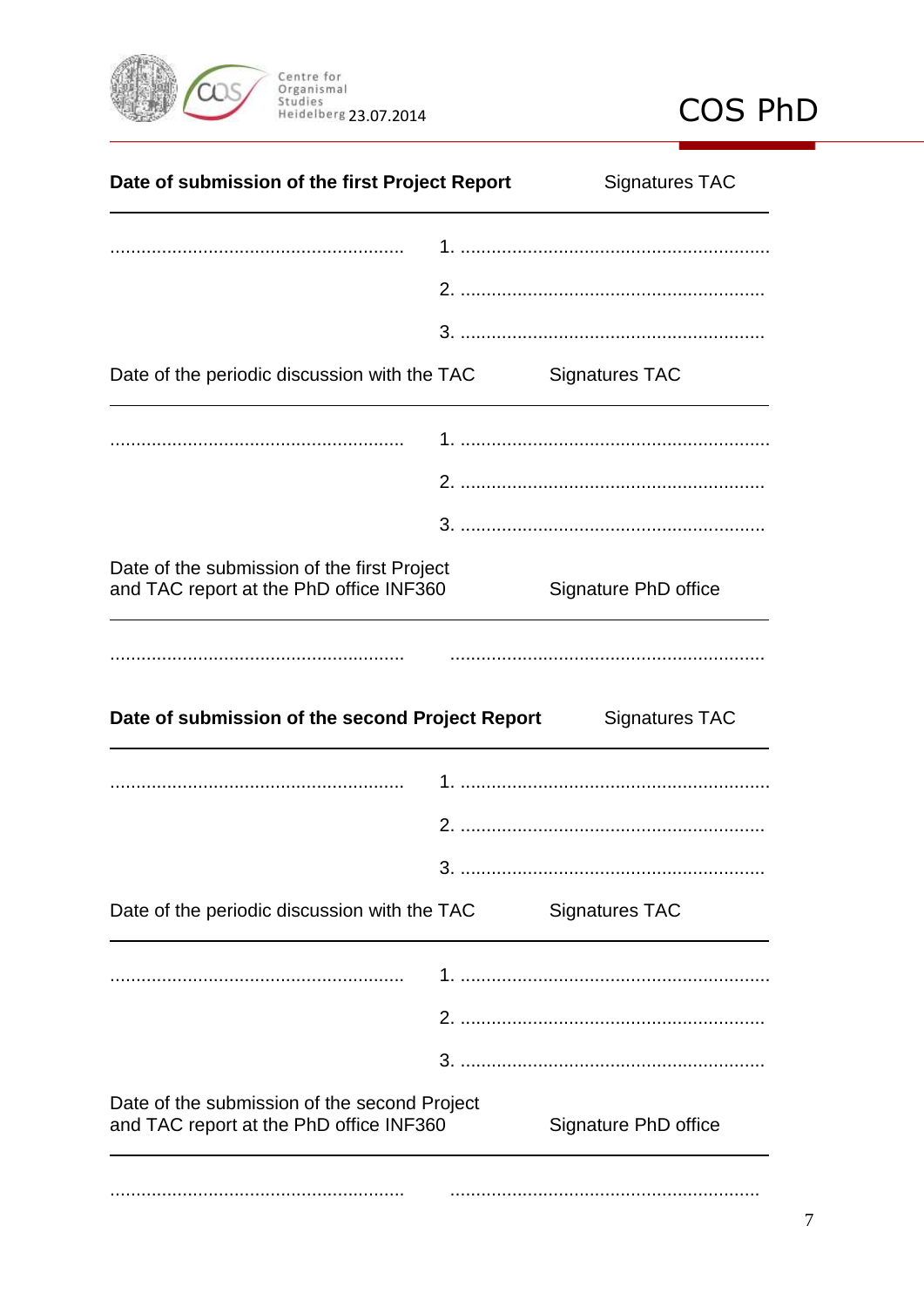



| Date of submission of the third Project Report                                         |  | <b>Signatures TAC</b> |  |
|----------------------------------------------------------------------------------------|--|-----------------------|--|
|                                                                                        |  |                       |  |
|                                                                                        |  |                       |  |
|                                                                                        |  |                       |  |
| Date of periodic discussion with the TAC                                               |  | Signatures TAC        |  |
|                                                                                        |  |                       |  |
|                                                                                        |  |                       |  |
|                                                                                        |  |                       |  |
| Date of the submission of the third Project<br>and TAC report at the PhD office INF360 |  | Signature PhD office  |  |
|                                                                                        |  |                       |  |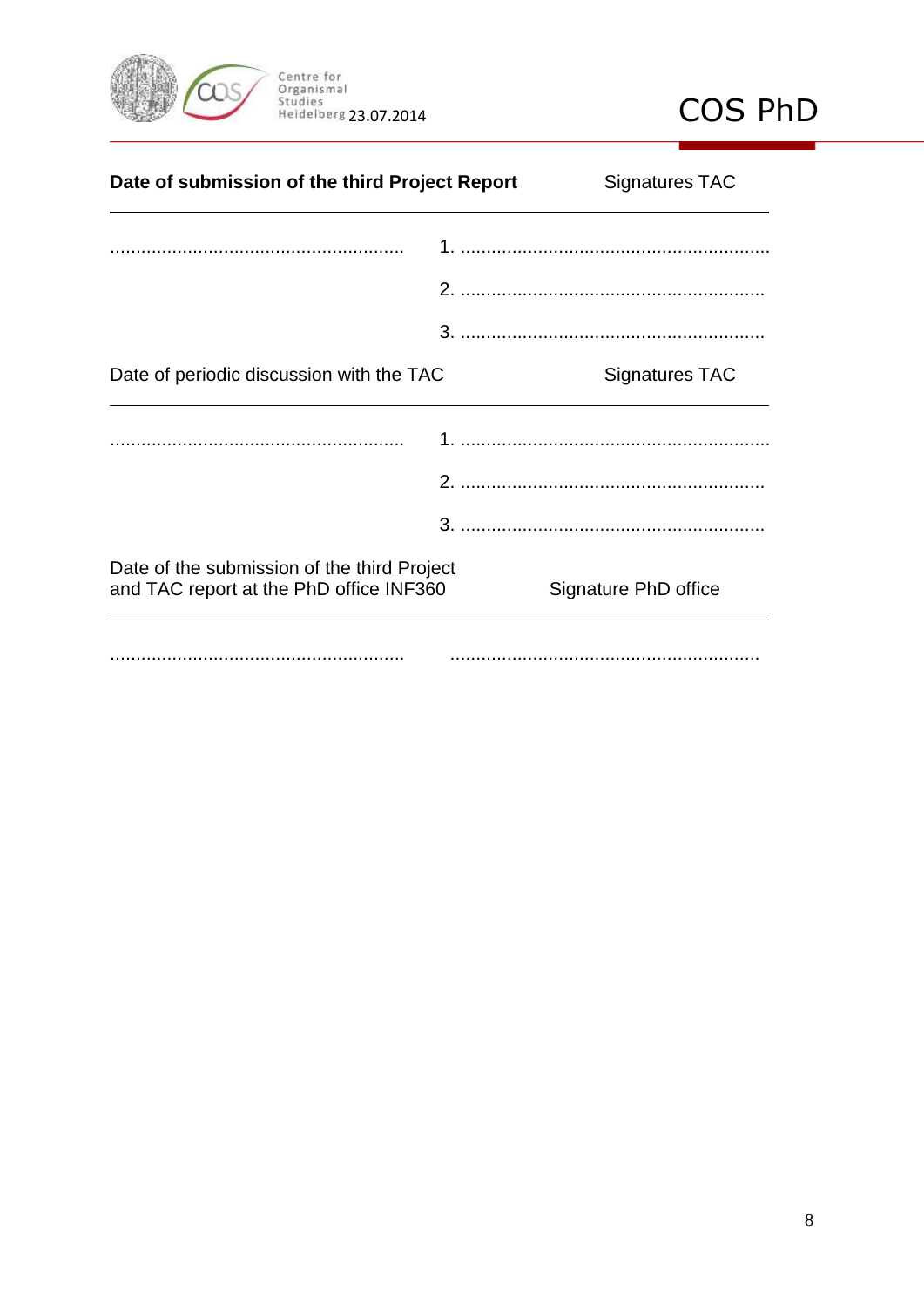

# **Certification of participation**

| 1. Regular attendance of the COS seminar or equivalent PhD seminars |                                          |  |  |
|---------------------------------------------------------------------|------------------------------------------|--|--|
| Year                                                                | Signature managing director/group leader |  |  |
|                                                                     |                                          |  |  |
|                                                                     |                                          |  |  |
|                                                                     |                                          |  |  |

**1.5 CP**

### **2. Regular attendance of the COS lectures or equivalent guest speaker lectures**

| Year | <b>Date</b> | <b>Speaker</b> | Subject (5 notes max.) |
|------|-------------|----------------|------------------------|
|      |             |                |                        |
|      |             |                |                        |
|      |             |                |                        |
|      |             |                |                        |
|      |             |                |                        |
|      |             |                |                        |
|      |             |                |                        |
|      |             |                |                        |
| Year | <b>Date</b> | <b>Speaker</b> | Subject (5 notes max.) |
|      |             |                |                        |
|      |             |                |                        |
|      |             |                |                        |
|      |             |                |                        |
|      |             |                |                        |
|      |             |                |                        |
|      |             |                |                        |
| Year | <b>Date</b> | <b>Speaker</b> | Subject (5 notes max.) |
|      |             |                |                        |
|      |             |                |                        |
|      |             |                |                        |
|      |             |                |                        |
|      |             |                |                        |
|      |             |                |                        |
|      |             |                |                        |
|      |             |                |                        |

**1.5 CP**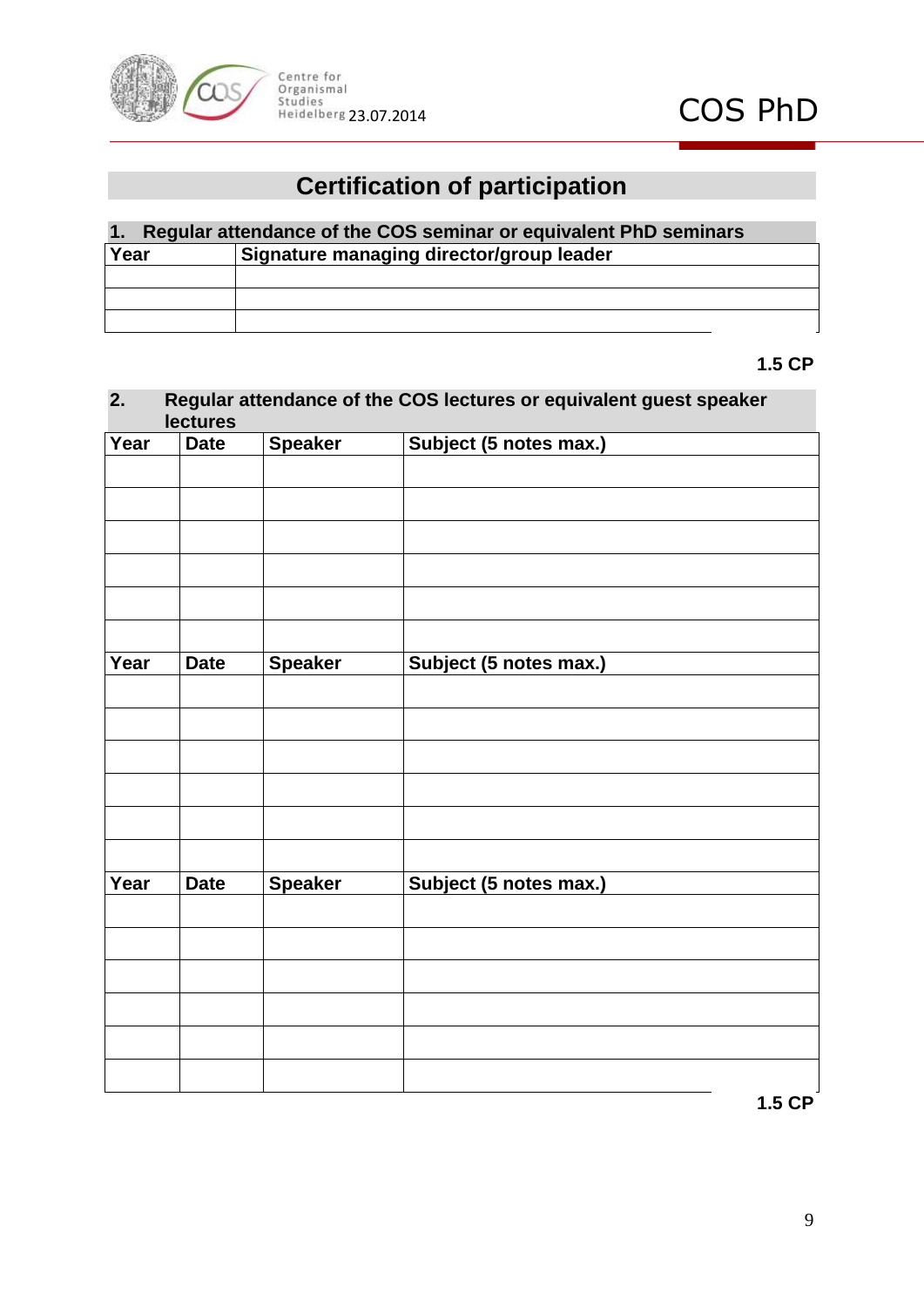

| 3.   | Regular attendance of the weekly internal research group seminars |  |  |
|------|-------------------------------------------------------------------|--|--|
| Year | Signature managing director/group leader                          |  |  |
|      |                                                                   |  |  |
|      |                                                                   |  |  |
|      |                                                                   |  |  |
|      |                                                                   |  |  |

**4. Regular attendance of the internal research group journal club Year Signature managing director/group leader**

**0.5 CP**

### **5. Regular attendance of a Seminar with the subject "Scientific writing/presentation"**

| Year (WS/SS) Titel of the seminar | <b>Signature lecturer</b> |
|-----------------------------------|---------------------------|
|                                   |                           |

### **1.0 CP**

# **6. Research stay (at least 2 weeks) in an internationally recognized research group outside the COS**

| <b>Date</b> | Research group/Institution | Signature external group<br>leader |
|-------------|----------------------------|------------------------------------|
|             |                            |                                    |
|             |                            |                                    |

**2.0 CP**

### **7. Participation of an international scientific meeting**

| <b>Meeting</b> | <b>Date</b> | <b>Titel of the Poster/Oral</b>           |
|----------------|-------------|-------------------------------------------|
|                |             |                                           |
|                |             |                                           |
|                |             |                                           |
|                |             |                                           |
|                |             |                                           |
|                |             |                                           |
|                |             |                                           |
|                |             | Signature managing director/group leader: |
|                |             |                                           |
|                |             |                                           |
|                |             |                                           |